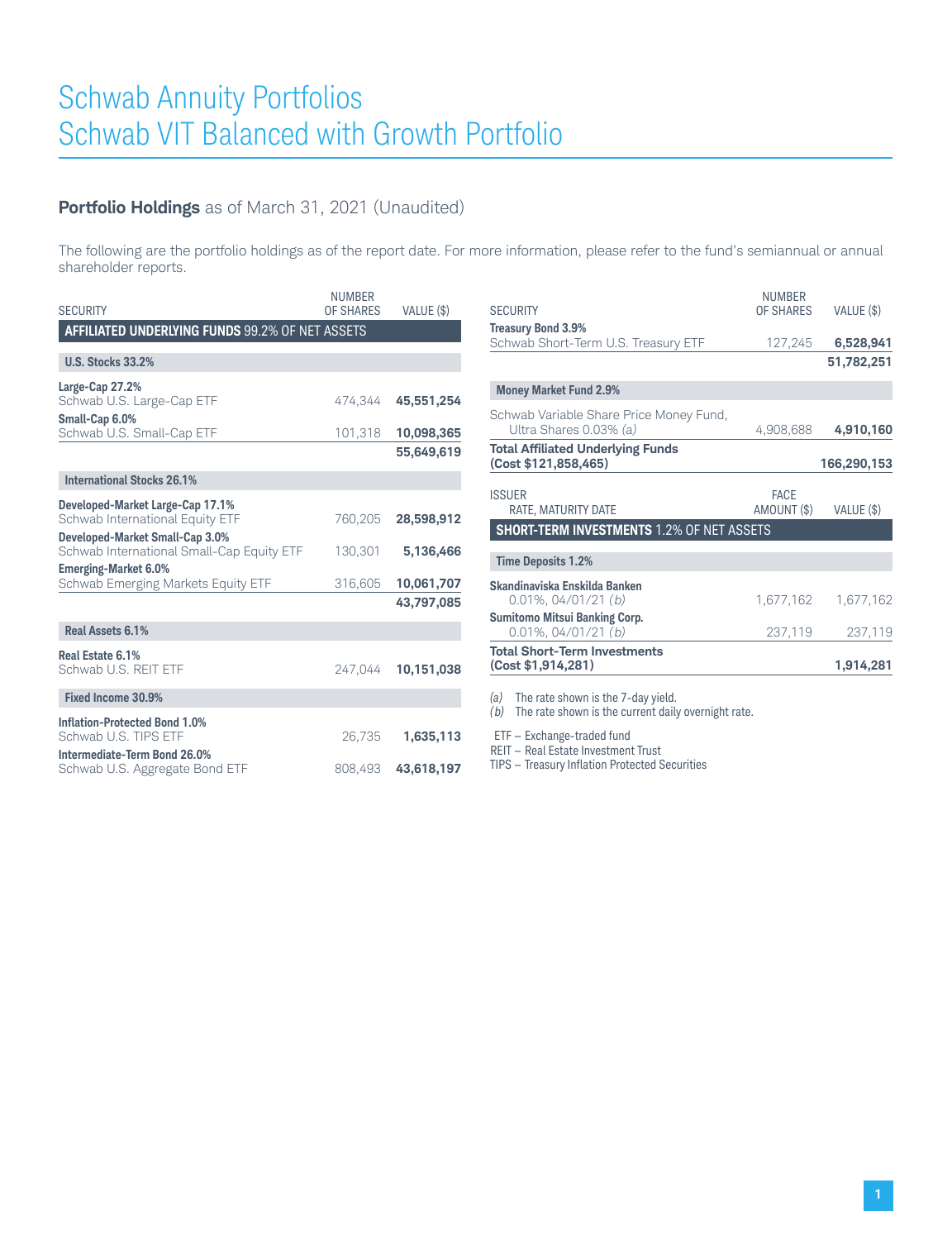## **Portfolio Holdings** (Unaudited) continued

Below is a summary of the fund's transactions with its affiliated underlying funds during the period ended March 31, 2021:

| <b>Total</b>                                        | \$162,329,006               | \$3,476,907                      | (\$4,141,825)                | \$1,440,604                       | \$3,185,461                                                                 | \$166,290,153               |                                                           | \$332,151                         |
|-----------------------------------------------------|-----------------------------|----------------------------------|------------------------------|-----------------------------------|-----------------------------------------------------------------------------|-----------------------------|-----------------------------------------------------------|-----------------------------------|
| Money Fund, Ultra Shares                            | 4,909,874                   | 286                              |                              |                                   |                                                                             | 4,910,160                   | 4,908,688                                                 | 351                               |
| Schwab Variable Share Price                         |                             |                                  |                              |                                   |                                                                             |                             |                                                           |                                   |
| Schwab U.S. TIPS ETF                                | 1,659,709                   |                                  |                              |                                   | (24, 596)                                                                   | 1,635,113                   | 26,735                                                    |                                   |
| Schwab U.S. Small-Cap ETF                           | 9,961,592                   | $\overline{\phantom{0}}$         | (1,030,586)                  | 501,514                           | 665,845                                                                     | 10,098,365                  | 101,318                                                   | 21,956                            |
| Schwab U.S. REIT ETF                                | 9,786,274                   | $\overline{\phantom{m}}$         | (429, 284)                   | 20,045                            | 774,003                                                                     | 10,151,038                  | 247,044                                                   | 6,326                             |
| Schwab U.S. Large-Cap ETF                           | 44,487,283                  | 241,026                          | (1,624,500)                  | 705,730                           | 1,741,715                                                                   | 45,551,254                  | 474,344                                                   | 137,530                           |
| Schwab U.S. Aggregate Bond ETF                      | 42,494,104                  | 2,726,235                        |                              | $\qquad \qquad -$                 | (1,602,142)                                                                 | 43,618,197                  | 808,493                                                   | 159,428                           |
| Schwab Short-Term U.S. Treasury<br>ETF              | 6,258,737                   | 280,109                          |                              |                                   | (9,905)                                                                     | 6,528,941                   | 127,245                                                   | 6,560                             |
| Schwab International Small-Cap<br><b>Equity ETF</b> | 4,905,833                   |                                  |                              |                                   | 230,633                                                                     | 5,136,466                   | 130,301                                                   |                                   |
| Schwab International Equity ETF                     | 27,863,494                  |                                  | (502, 257)                   | 83,483                            | 1,154,192                                                                   | 28,598,912                  | 760,205                                                   |                                   |
| <b>Schwab Emerging Markets Equity</b><br>ETF        | \$10,002,106                | \$229,251                        | (\$555,198)                  | \$129,832                         | \$255,716                                                                   | \$10,061,707                | 316,605                                                   | $$-$                              |
| AFFILIATED UNDERLYING FUNDS                         | <b>VALUE AT</b><br>12/31/20 | <b>GROSS</b><br><b>PURCHASES</b> | <b>GROSS</b><br><b>SALES</b> | <b>REALIZED</b><br>GAINS (LOSSES) | <b>NET CHANGE</b><br>IN UNREALIZED<br><b>APPRECIATION</b><br>(DEPRECIATION) | <b>VALUE AT</b><br>03/31/21 | <b>BALANCE</b><br>OF SHARES<br><b>HELD AT</b><br>03/31/21 | <b>DISTRIBUTIONS</b><br>RECEIVED* |
|                                                     |                             |                                  |                              |                                   |                                                                             |                             |                                                           |                                   |

\* Distributions received include distributions from net investment income and capital gains, if any, from the underlying funds.

The following is a summary of the inputs used to value the fund's investments as of March 31, 2021:

| <b>DESCRIPTION</b>                       | QUOTED PRICES IN<br>ACTIVE MARKETS FOR<br><b>IDENTICAL ASSETS</b><br>(LEVEL 1) | OTHER SIGNIFICANT<br><b>OBSERVABLE INPUTS</b><br>(LEVEL 2) | SIGNIFICANT<br>UNOBSERVABLE INPUTS<br>(LEVEL 3) | <b>TOTAL</b>  |
|------------------------------------------|--------------------------------------------------------------------------------|------------------------------------------------------------|-------------------------------------------------|---------------|
| <b>Assets</b>                            |                                                                                |                                                            |                                                 |               |
| Affiliated Underlying Funds <sup>1</sup> | \$166,290,153                                                                  | $S-$                                                       | $S-$                                            | \$166,290,153 |
| Short-Term Investments <sup>1</sup>      |                                                                                | 1.914.281                                                  |                                                 | 1,914,281     |
| <b>Total</b>                             | \$166,290,153                                                                  | \$1,914,281                                                | $s-$                                            | \$168,204,434 |

<sup>1</sup> As categorized in Portfolio Holdings.

Fund investments in mutual funds and ETFs are classified as Level 1, without consideration to the classification level of the underlying securities held by the mutual funds and ETFs, which could be Level 1, Level 2 or Level 3.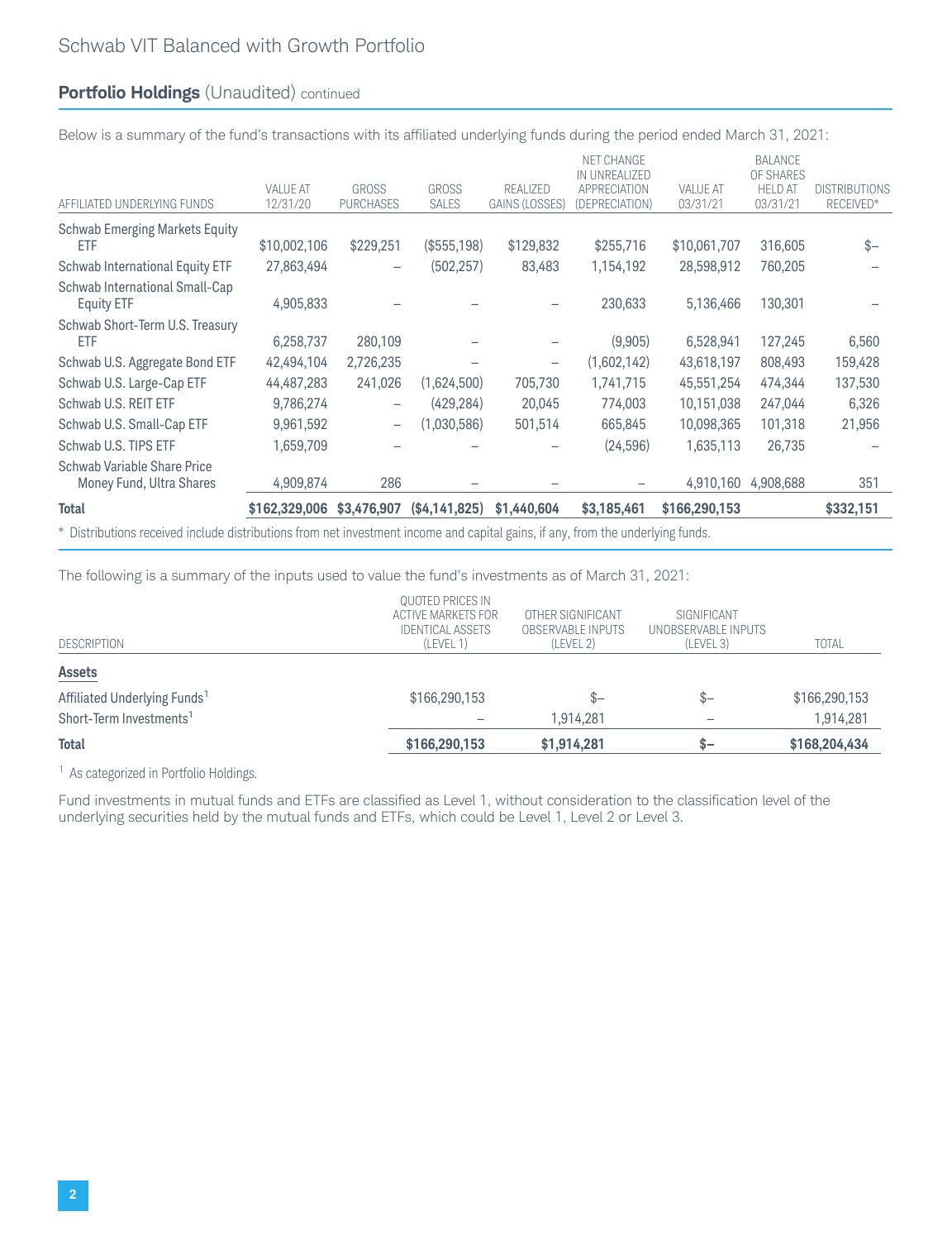## **Notes to Portfolio Holdings**

Under procedures approved by the fund's Board of Trustees (the Board), the investment adviser has formed a Pricing Committee to administer the pricing and valuation of portfolio securities and other assets and to ensure that prices used for internal purposes or provided by third parties reasonably reflect fair value. Among other things, these procedures allow the fund to utilize independent pricing services, quotations from securities and financial instrument dealers and other market sources to determine fair value.

The fund values the securities in its portfolio every business day. The fund uses the following policies to value various types of securities:

- **Securities traded on an exchange or over-the-counter:** Traded securities are valued at the closing value for the day, or, on days when no closing value has been reported, at the mean of the most recent bid and ask quotes. Securities that are primarily traded on foreign exchanges are valued at the official closing price or the last sales price on the exchange where the securities are principally traded with these values then translated into U.S. dollars at the current exchange rate, unless these securities are fair valued as discussed below.
- **Mutual funds:** Mutual funds are valued at their respective net asset values (NAVs).
- **Securities for which no quoted value is available:** The Board has adopted procedures to fair value the fund's securities when market prices are not "readily available" or are unreliable. For example, a fund may fair value a security when it is de-listed or its trading is halted or suspended; when a security's primary pricing source is unable or unwilling to provide a price; or when a security's primary trading market is closed during regular market hours. The fund makes fair value determinations in good faith in accordance with the fund's valuation procedures. The Pricing Committee considers a number of factors, including unobservable market inputs when arriving at fair value. The Pricing Committee may employ techniques such as the review of related or comparable assets or liabilities, related market activities, recent transactions, market multiples, book values, transactional back-testing, disposition analysis and other relevant information. The Pricing Committee regularly reviews these inputs and assumptions to calibrate the valuations. Due to the subjective and variable nature of fair value pricing, there can be no assurance that a fund could obtain the fair value assigned to the security upon the sale of such security. The Board convenes on a regular basis to review fair value determinations made by the fund pursuant to the valuation procedures.
- **Cash management sweep time deposits:** Balances held in cash management sweep time deposits are accounted for on a cost basis, which approximates fair value.

In accordance with the authoritative guidance on fair value measurements and disclosures under generally accepted accounting principles in the United States of America (GAAP), the fund discloses the fair value of its investments in a hierarchy that prioritizes the significant inputs to valuation techniques used to measure the fair value. The hierarchy gives the highest priority to valuations based upon unadjusted quoted prices in active markets for identical assets or liabilities (Level 1 measurements) and the lowest priority to valuations based upon unobservable inputs that are significant to the valuation (Level 3 measurements). If inputs used to measure the financial instruments fall within different levels of the hierarchy, the categorization is based on the lowest level input that is significant to the valuation. If the fund determines that either the volume and/or level of activity for an asset or liability has significantly decreased (from normal conditions for that asset or liability) or price quotations or observable inputs are not associated with orderly transactions, increased analysis and management judgment will be required to estimate fair value.

The three levels of the fair value hierarchy are as follows:

- Level 1 quoted prices in active markets for identical securities Investments whose values are based on quoted market prices in active markets, and whose values are therefore classified as Level 1 prices, include active listed equities, mutual funds and ETFs. Investments in mutual funds are valued daily at their NAVs, and investments in ETFs are valued daily at the last reported sale price or the official closing price, which are classified as Level 1 prices, without consideration to the classification level of the specific investments held by an underlying fund.
- Level 2 other significant observable inputs (including quoted prices for similar securities, interest rates, prepayment speeds, credit risk, etc.) — Investments that trade in markets that are not considered to be active, but whose values are based on quoted market prices, dealer quotations or valuations provided by alternative pricing sources supported by observable inputs are classified as Level 2 prices. These generally include U.S. government and sovereign obligations, most government agency securities, investment-grade corporate bonds, certain mortgage products, less liquid listed equities, and state, municipal and provincial obligations.
- Level 3 significant unobservable inputs (including the fund's own assumptions in determining the fair value of investments) — Investments whose values are classified as Level 3 prices have significant unobservable inputs, as they may trade infrequently or not at all. When observable prices are not available for these securities, the fund uses one or more valuation techniques for which sufficient and reliable data is available. The inputs used by the fund in estimating the value of Level 3 prices may include the original transaction price, quoted prices for similar securities or assets in active markets, completed or pending third-party transactions in the underlying investment or comparable issuers, and changes in financial ratios or cash flows. Level 3 prices may also be adjusted to reflect illiquidity and/or non-transferability, with the amount of such discount estimated by the fund in the absence of market information. Assumptions used by the fund due to the lack of observable inputs may significantly impact the resulting fair value and therefore the fund's results of operations.